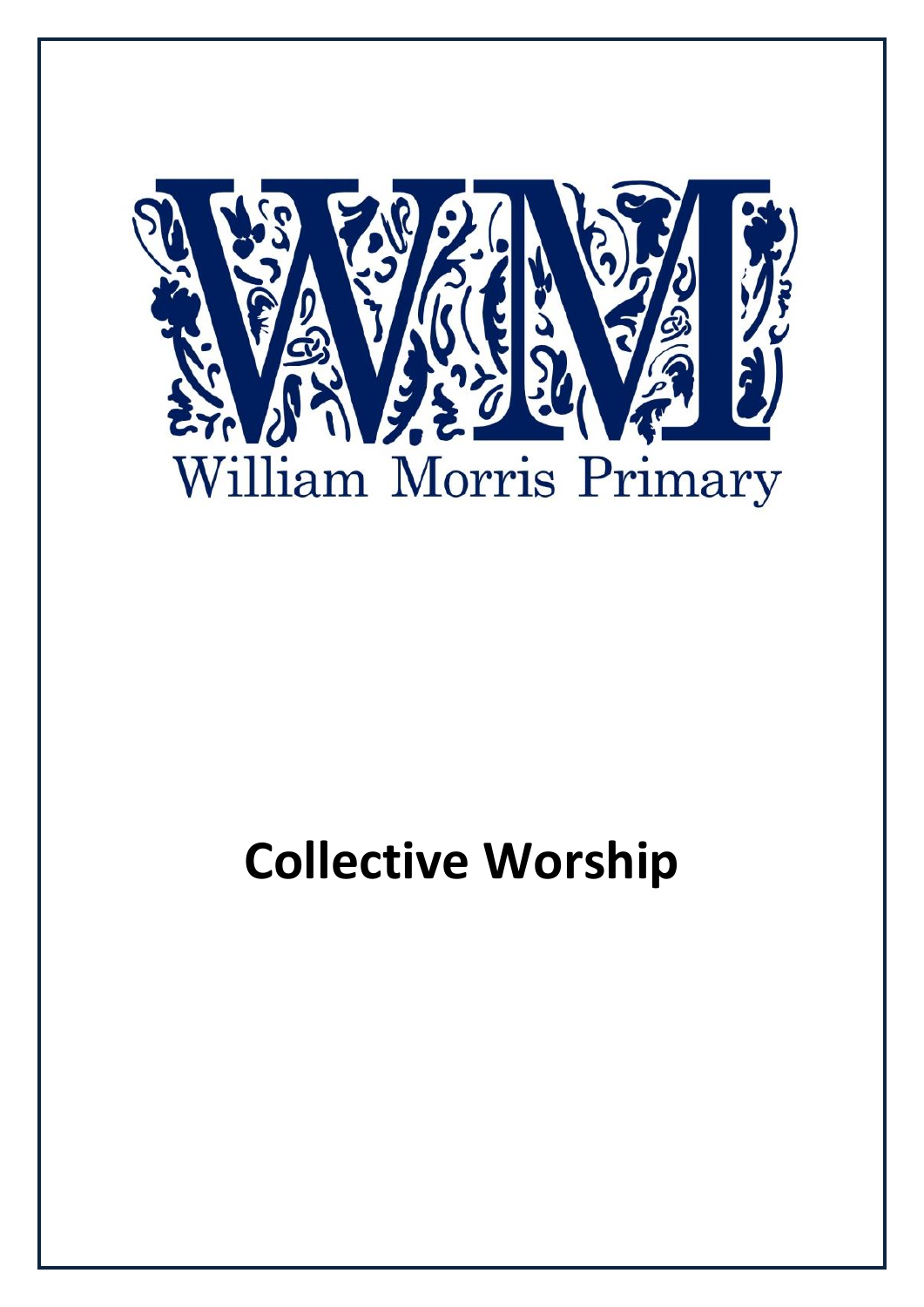## **BACKGROUND TO COLLECTIVE WORSHIP AT OUR SCHOOL**

- It is a legal requirement that all registered school age pupils take part in an act of worship each day. These acts of worship must be "wholly or mainly of a broadly Christian Character" for the majority of the time. They must also be "appropriate, having regard to the ages, aptitudes and family backgrounds of the pupils".
- Families who send their children to this school are *(delete/ amend as appropriate) in the main 'nominally' Christian/ predominantly from non-religious backgrounds/ from a range of faith backgrounds, including Hindu, Muslim, Jewish etc/ some children are from practising Christian families, in addition, there are children who are from religions other than Christianity and some from non-religious backgrounds.* We recognise that in asking our children to worship we have to consider the background that our children come from and it is therefore not the practice of this school to preach to or convert the children. The faith background of both the staff and the child's family is respected at all times.
- The head teacher is responsible (under the School Standards and Framework Act 1998) for arranging the daily collective worship after consulting with the governing body. Parents of a pupil at a community, foundation or voluntary school have a right to withdraw their children from collective worship. If a parent asks for their child to be wholly or partly excused from attending collective worship at the school the school must comply unless the request is withdrawn. Any parent who wishes to exercise this right should consult the Headteacher. Teachers may also withdraw from collective worship.

## **SOME DEFINITIONS**

#### Collective worship

- Worship from within a faith tradition has a very specific definition. A school community is not a worshipping community and the law recognises this by requiring "collective" not "corporate" worship. Broadly, worship in school is more appropriately referred to as worth-ship. This might encompass what is offered in a spirit of admiration, celebration and respect to God and/or people of excellence, worthy of honour and by extension to concepts, principles and conduct which are worthy of celebration as examples of the highest achievements of the human spirit.
- Worship defined in this way draws on literature, music, art, drama and other sources of inspiration and reflection for pupils and staff whose religious and cultural backgrounds are of any faith or none. In this way collective worship is inclusive not exclusive.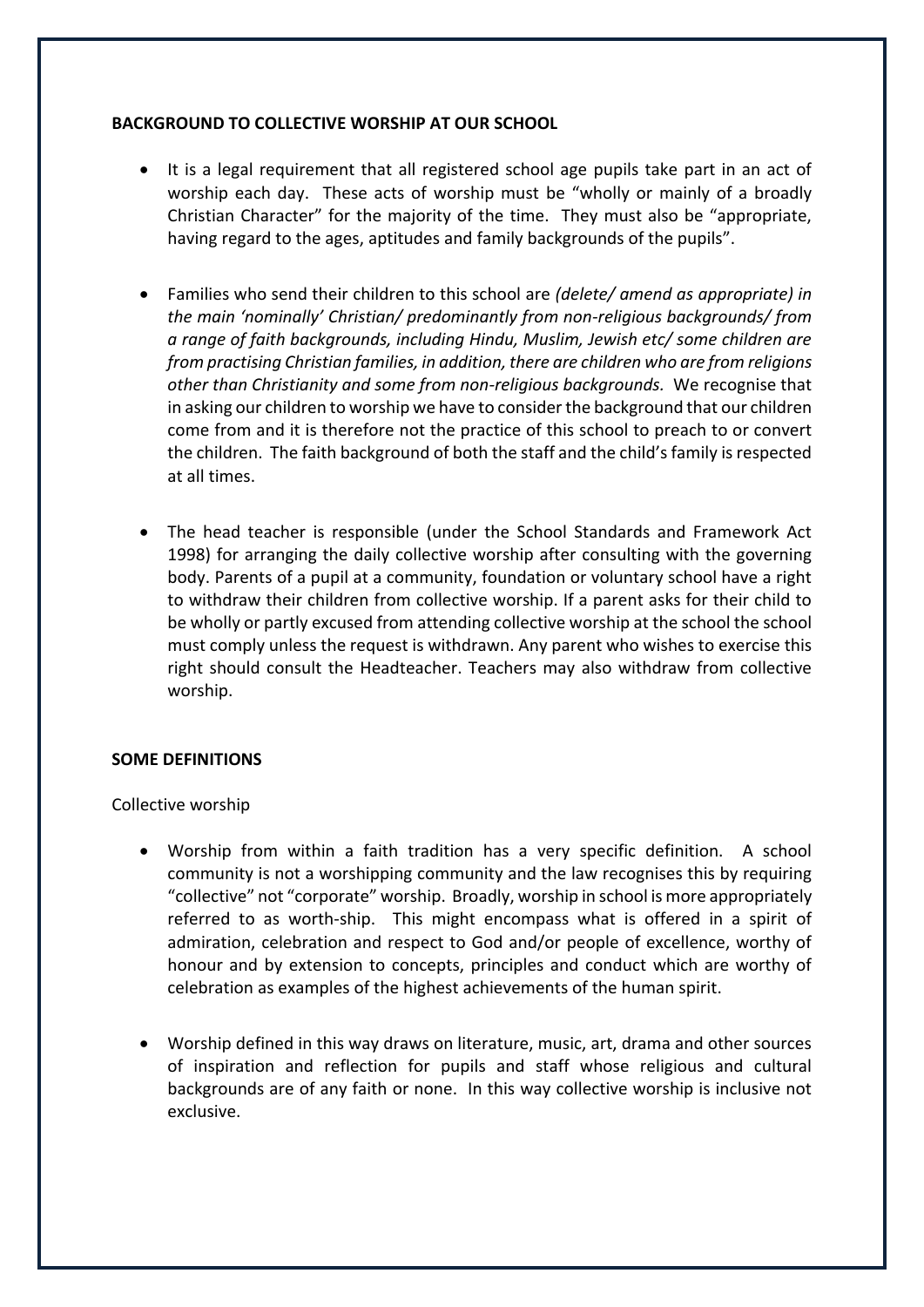Worship of a broadly Christian character

- The majority of acts of worship must be of a "broadly Christian character", and those that are must reflect the broad traditions of Christian belief without being denominational. Paragraphs 60-63 of the DFE Circular 1/94 asks schools to define this as according a special status to Jesus Christ.
- If we are to be inclusive in our worship in this school, taking the family backgrounds of the children into consideration, then, when according a special status to Jesus Christ, all pupils, whatever their beliefs, need to be respected. It is therefore appropriate in this school to tell stories of the life of Jesus, but inappropriate for all children to be required to address Him in prayer.
- Many of the characteristics of Christianity are shared by all the faiths. It is important to concentrate on these as well as those specific to Christianity.

# *VALUES AND AIMS*

We believe at this school that collective worship both supports and strengthens what we aim to do in every aspect of school life. Our caring ethos, and the value which we place on the development of the whole child; spiritually, morally, socially, culturally and intellectually is reflected in our worship. We value this special time in the school day for the space it gives children to develop a reflective approach to life and the ability to express their reflections in traditionally religious ways or any other appropriate manner.

Through our collective worship we aim to provide a caring and supporting environment for children to:

- Become increasingly aware of themselves as individuals and groups within the school and wider community
- Grow in understanding of the feelings of other people in every day situations and beliefs
- Explore the language which people use to express their feelings
- Deepen their sense of wonder about the world around them
- Grow in confidence when making a presentation to the group or whole school.
- Respond freely to religious and/or spiritual stimulus.
- Acknowledge diversity and affirm each person's life stance, whether it be religious or not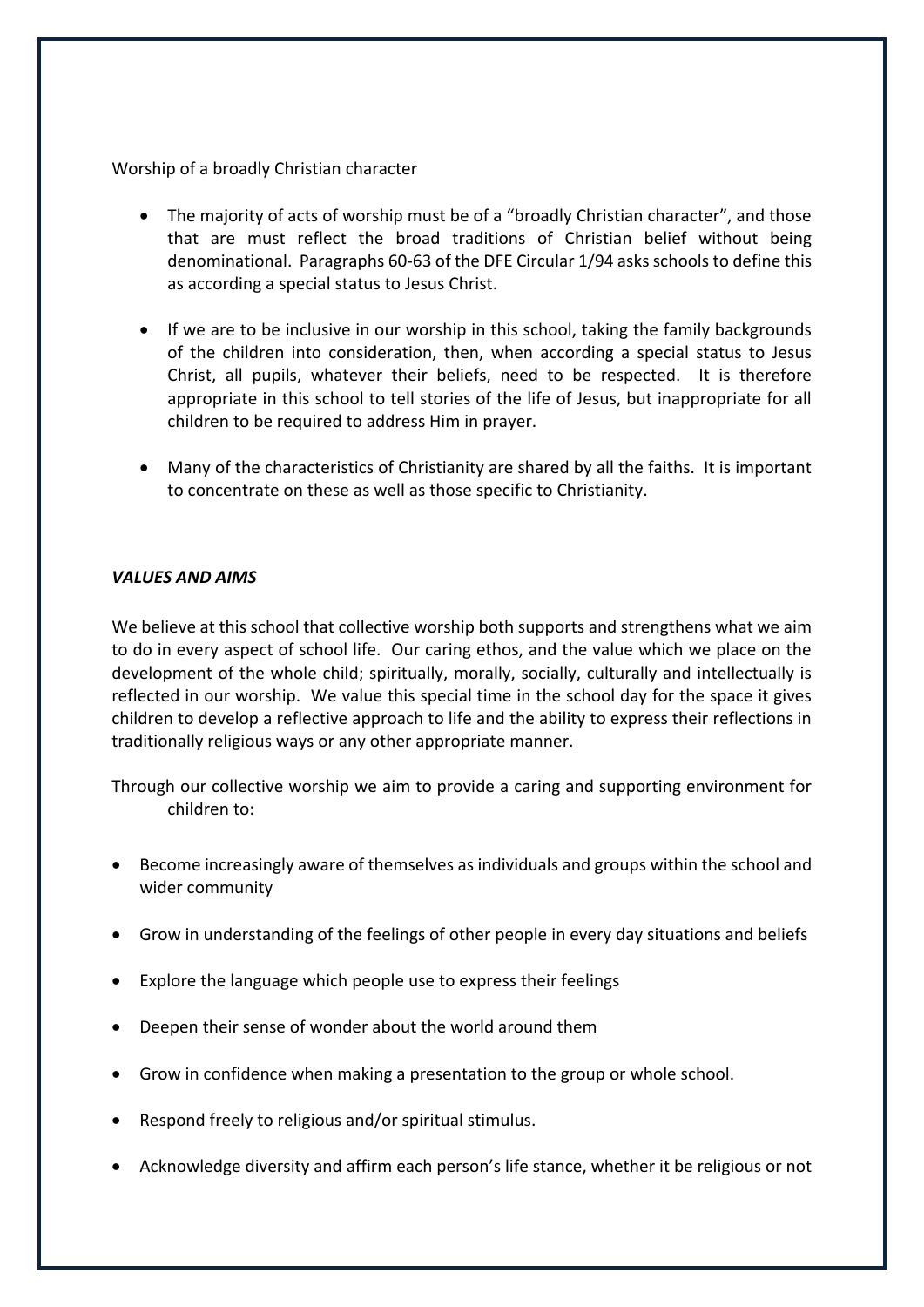Worship both reflects and nurtures the ethos of the whole school. It encompasses all aspects of school life and all areas of the curriculum so that every member of staff and every pupil may feel involved. In particular school worship here develops the feeling of belonging to a community which is essential for personal development and spiritual growth.

# *OBJECTIVES*

We see school worship as an educational opportunity with clear objectives. We use this time to encourage pupils to:

- Show interest in, and a concern for, members of the school community
- Celebrate special occasions together
- Show concern for the daily happenings in school life, the local community and the wider world
- Share appreciation of worthwhile projects undertaken by groups within the school
- Explore and review the variety of values, attitudes, standards, manifested in religions and society
- Reflect upon dimensions of human life the wonderful, beautiful, joyful, heroic, humorous, tragic, sorrowful, solemn….;
- Reflect on the way in which humankind has expressed the deepest spiritual feelings, through the creative and expressive arts, scientific discovery, religious practice, service to God and other people.

## PLANNING

*In this school we combine our acts of worship with assembly, helping to ensure that worship takes place within a broad educational framework. When the whole school meets together (Monday and Friday) this is generally between 9.00 a.m. and 9.30a.m.*

*Teachers have a rota to lead the whole school worship, with a rota of other staff leading worship on other days. This group comes up with many ideas and gets other children involved.*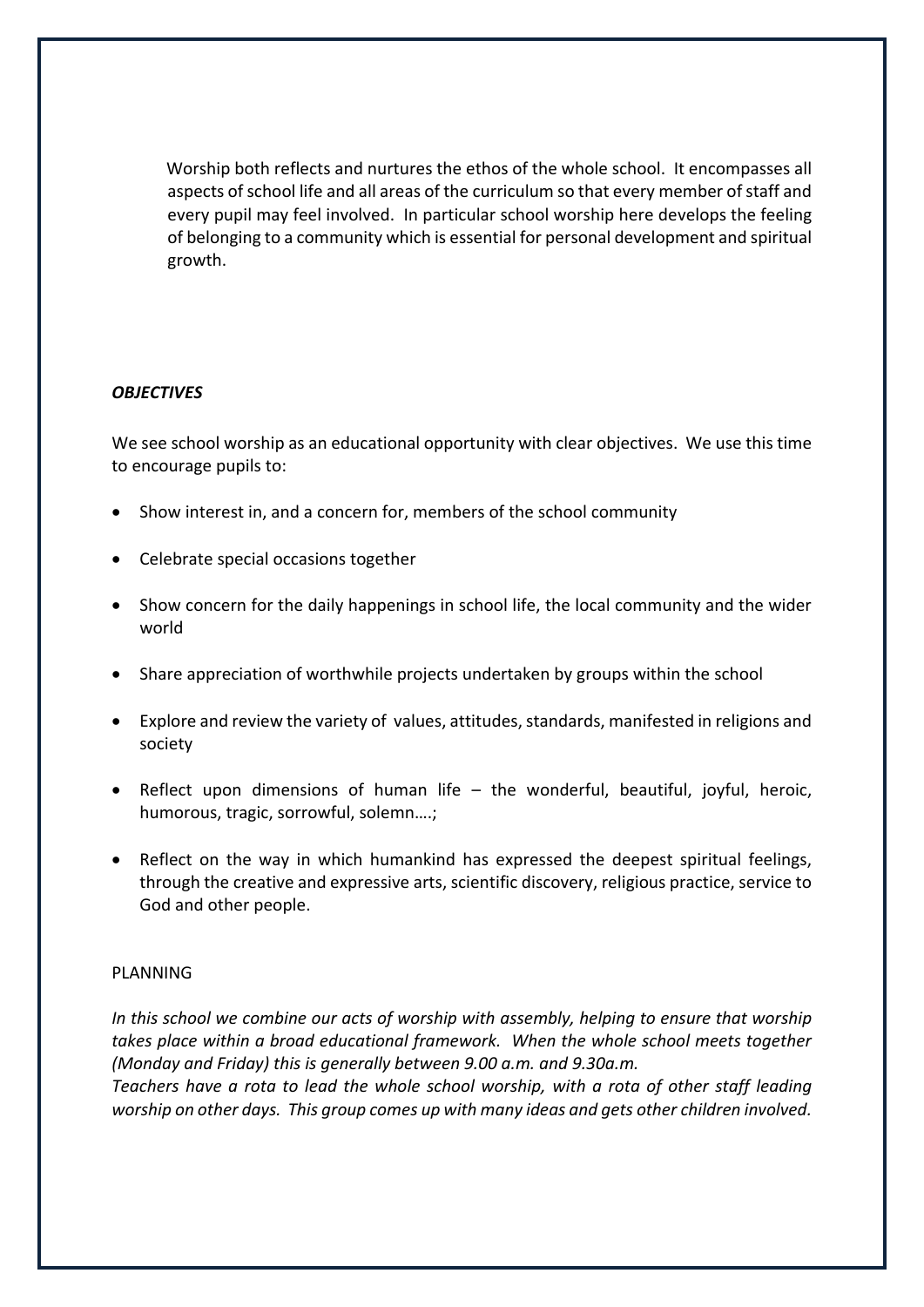*The school year has been divided into fortnightly themes which encompass religious festivals, known national or international events, and aspects taken from the school calendar. Staff leading worship can then plan around the themes and a development of ideas can build up.*

We believe that creating the right atmosphere is crucial to the quality of the worship. Therefore, the time is not over-dominated by school administration or moralising. We plan the time so that there is a variety in content and methods, allowing opportunity for quiet personal reflection/worship.

# **We choose from a range of methods, including:**

- Pupil's contributions
- Sacred and secular stories/readings
- Dance/drama
- Prayer/reflection/meditation/songs/hymns/music
- Artefacts/natural materials
- Visual aids/focal points
- Dialogue/creative silence
- Visitors

## SUCCESS CRITERIA

At this school evaluate our acts of worship against some of the following:

- Involvement, enjoyment, attention, reaction of pupils
- The growth of respect and tolerance within the school community
- Positive response to shared experience
- An atmosphere which matches the theme
- A contribution to individual and community sense of well being
- A sense of occasion
- Good order